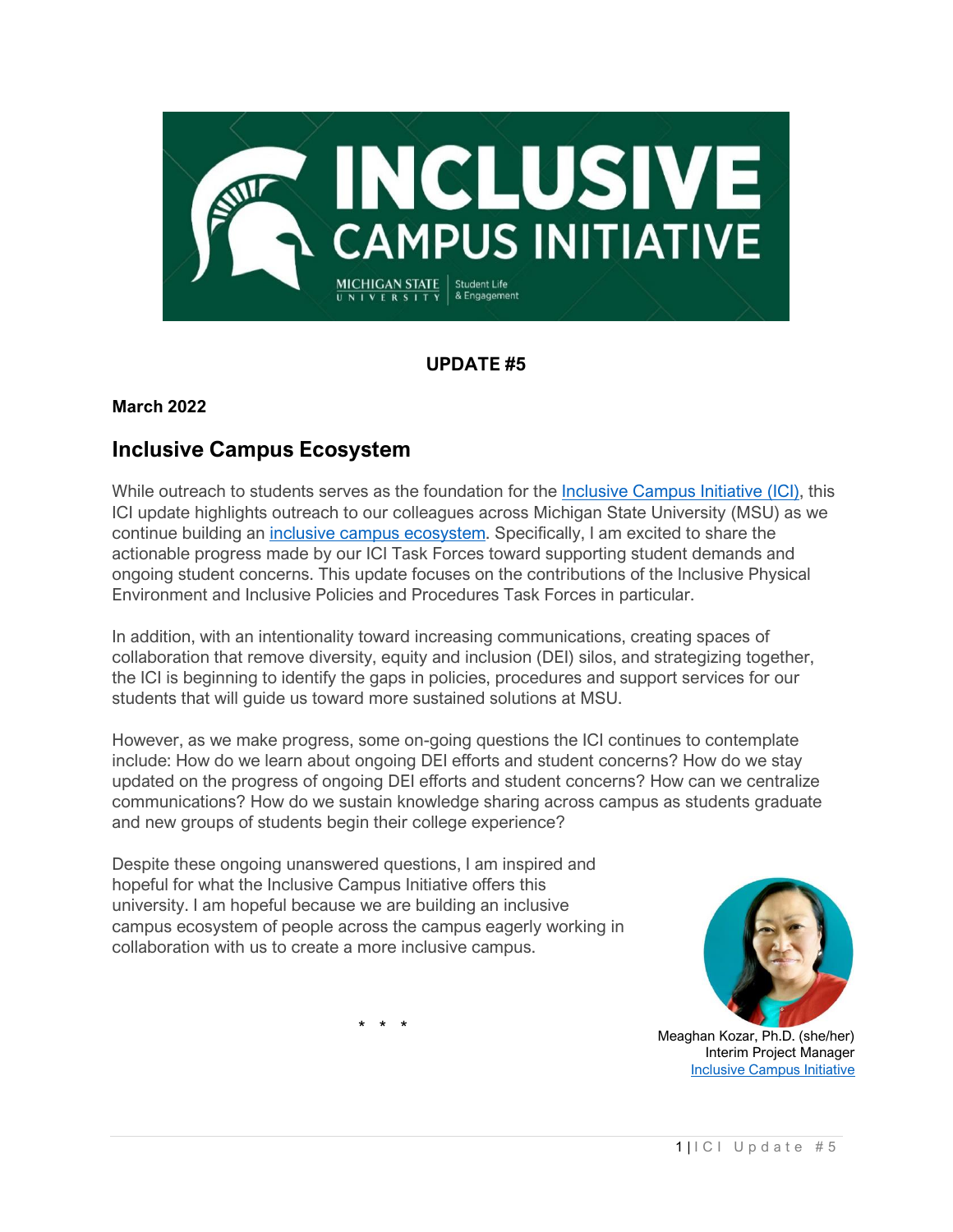# **What's New?**

## **UPDATES! [INCLUSIVE CAMPUS TASK FORCES](https://ocat.msu.edu/ici-task-forces/) – Supporting Student**

#### **Demands and Ongoing Student Concerns**

We have completed three meetings for most of the [ICI Task Forces](https://ocat.msu.edu/ici-task-forces/) and are now in a place where we able to share updates on our progress. This update will focus on two of the four task forces. Continue to visit the [ICI Task Force website](https://ocat.msu.edu/ici-task-forces/) for more updates.

**ICI Task Force #2 – [Inclusive Physical Environment](https://ocat.msu.edu/ici-task-force-2-inclusive-physical-environment/)**

**ICI Task Force #3 – [Inclusive Policies and Procedures](https://ocat.msu.edu/task-force-3-inclusive-policies-and-procedures/)**

\* \* \*

## **Student Concerns**

## **INCLUSIVE CAMPUS VIRTUAL COMMUNITY FORUMS**

The ICI Virtual Community Forums aim to provide a consistent space for increasing communication and visibility of student-centered, on-campus DEI efforts. These forums create an opportunity for students to share concerns, ask questions and engage in a discussion with a guest administrator(s) about a topic centered on campus safety.

#### **Did you miss February's ICI Virtual Community Forum? [View Video Recording Here](https://mediaspace.msu.edu/media/ICI+Virtual+Community+Forum+2.21.2022/1_eh3ink5s)**



## **\*\*SAVE THE DATE FOR THE FINAL ICI VIRTUAL COMMUNITY FORUM\*\* Monday, March 21 (5-6:15p.m. EST)**

\* \* \*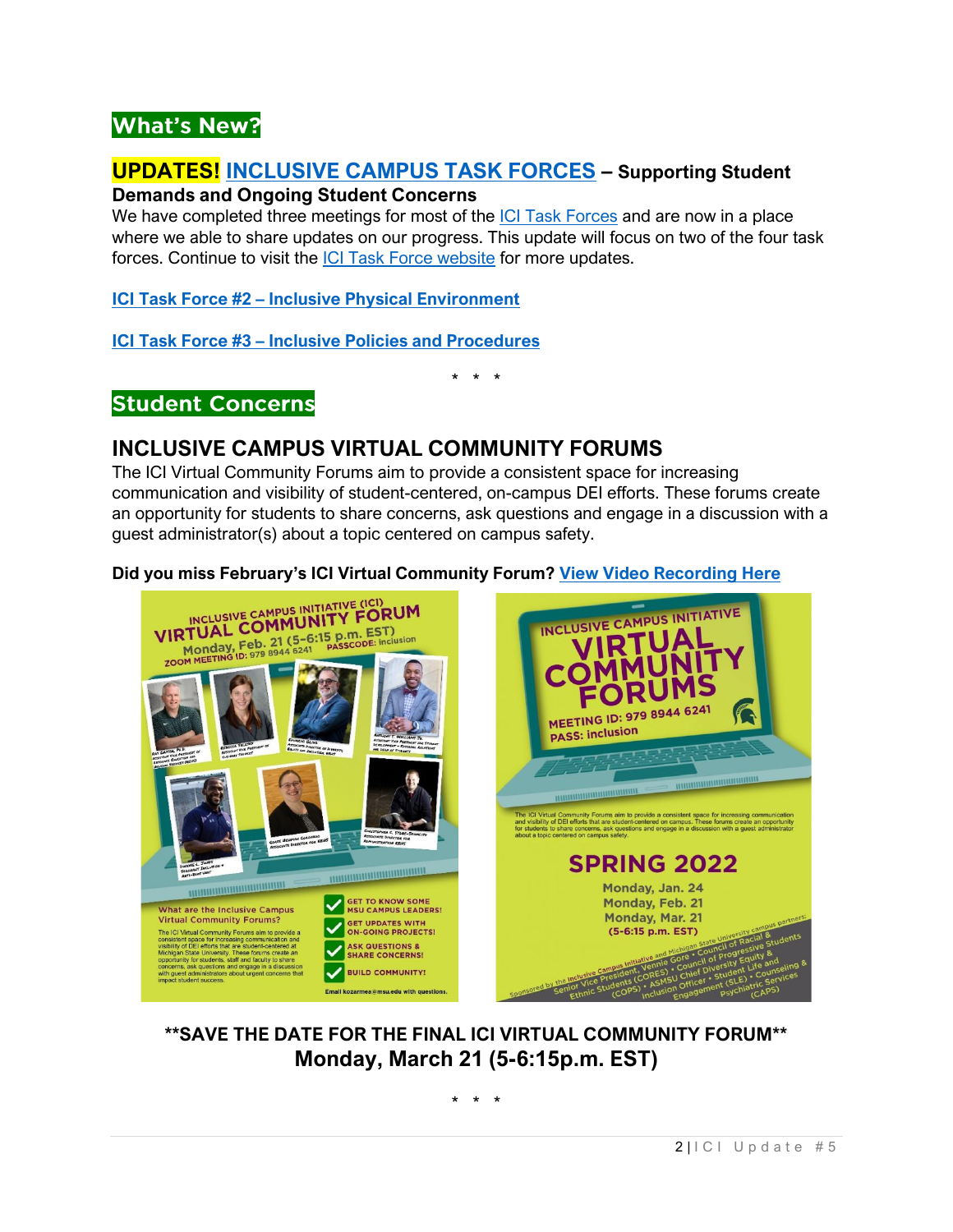**DEI Campus-wide Events** 

# Save the Dates!

**[APIDA Heritage Month \(MSU\)](https://studentlife.msu.edu/APIDAHM.html)**

#### **In celebration of Arab Heritage Month:**

**[Muslim Journeys Event:](https://muslimstudies.isp.msu.edu/about/reg-links) My First and Only Love**

Book discussion with the novel's translator Dr. Aida Bamia (University of Florida) Tuesday, March 22, 7 p.m. hybrid, MSU Library 4th Floor and online **(A few more events may be found at MSU's [Muslim Studies Program Events\)](https://muslimstudies.isp.msu.edu/about/reg-links)**

**[Women\\*s History Month](https://docs.google.com/document/d/1mKIGjFBkfjuOucFbADiaRbeiplueLwM5nq9EFQZr9Zc/edit)**

**[Queering Racial Justice Summit](https://gscc.msu.edu/programs/QueeringRacialJusticeSummit.html)** Michigan State University • March 18-19

**MSU'S RACE IN TWENTY[-FIRST CENTURY AMERICAS CONFERENCE](https://www.eventbrite.com/e/msu-race-in-21st-century-tickets-277020484727)**

**"Race and Rights: Empowering Our Communities"** Michigan State University • March 29–30

**[Día de la Mujer Conference \(DDLM\)](http://ddlm.ocat.msu.edu/)**

**El Sol Que Deshace El Nudo: Ardiento Nuevas Raices** Michigan State University, Kellogg Hotel & Conference Center April 16 (8 a.m-4 p.m.)

Discover more DEI and student success programming at:

**[Office of Cultural & Academic Transitions' Events Calendar](https://ocat.msu.edu/stay-connected/events-calendar-3/)**

**[Institutional Diversity and Inclusion](https://inclusion.msu.edu/events/index.html)**

\* \* \*